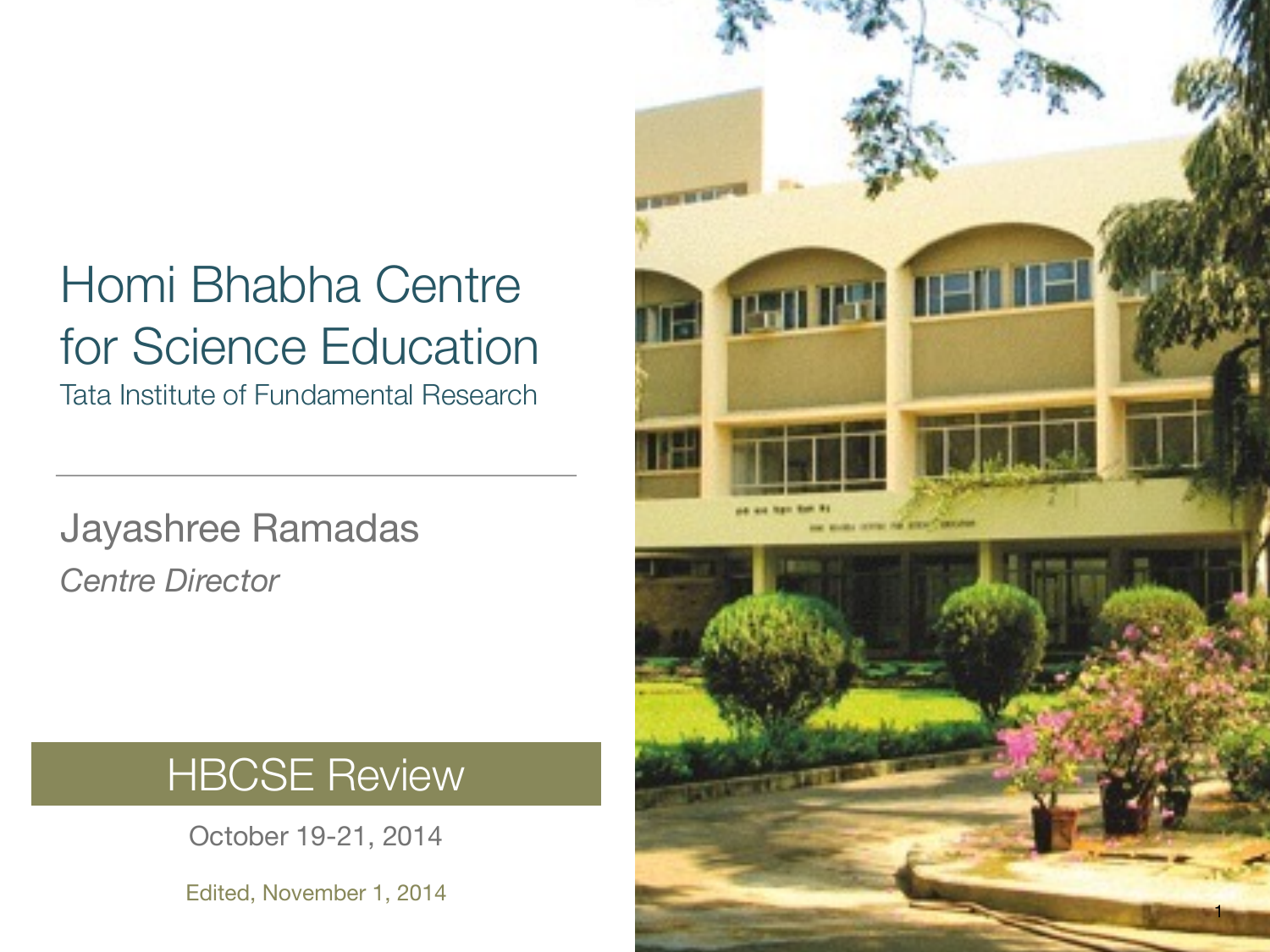#### Tata Institute of Fundamental Research

| <b>TIFR Mumbai</b><br>Campus                           | <b>School of Natural Sciences</b><br><b>School of Mathematics</b><br>• Department of Astronomy & Astrophysics<br>• Department of Biological Sciences<br>• Department of Chemical Sciences<br>• Department of Condensed Matter Physics &<br><b>Materials Science</b><br>• Department of High Energy Physics<br>• Department of Nuclear and Atomic Physics<br>• Department of Theoretical Physics |                                                                     |                                                                                                                                                                                                   |                                                                                   | School of Technology &<br><b>Computer Science</b>                                                    |  |
|--------------------------------------------------------|-------------------------------------------------------------------------------------------------------------------------------------------------------------------------------------------------------------------------------------------------------------------------------------------------------------------------------------------------------------------------------------------------|---------------------------------------------------------------------|---------------------------------------------------------------------------------------------------------------------------------------------------------------------------------------------------|-----------------------------------------------------------------------------------|------------------------------------------------------------------------------------------------------|--|
| <b>TIFR Centres</b>                                    | Homi Bhabha<br><b>Centre for Science</b><br>Education<br>(HBCSE), Mumbai                                                                                                                                                                                                                                                                                                                        | <b>National Centre</b><br>for Radio<br>Astrophysics<br>(NCRA), Pune | <b>National Centre</b><br>for Biological<br>Sciences (NCBS),<br>Bengaluru                                                                                                                         | International<br>Centre for<br><b>Theoretical</b><br>Science (ICTS),<br>Bengaluru | <b>TIFR Centre for</b><br><b>Interdisciplinary</b><br><b>Sciences</b><br>(TCIS),<br><b>Hyderabad</b> |  |
| <b>TIFR Field</b><br>Stations and<br><b>Facilities</b> | <b>Research Facilites</b><br>• TIFR Balloon Facility, Hyderabad<br>• National Facility for High-Field NMR<br>• Giant Metrewave Radio Telescope (GMRT)<br>• Pelletron Linac Facility                                                                                                                                                                                                             |                                                                     | <b>Field Stations</b><br>• Very High Energy Gamma Ray Astronomy, Pachmarhi/Hanle<br>• India-based Neutrino Observatory<br>• Cosmic Ray Laboratory, Ooty<br>• Gravitation Laboratory, Gauribidanur |                                                                                   |                                                                                                      |  |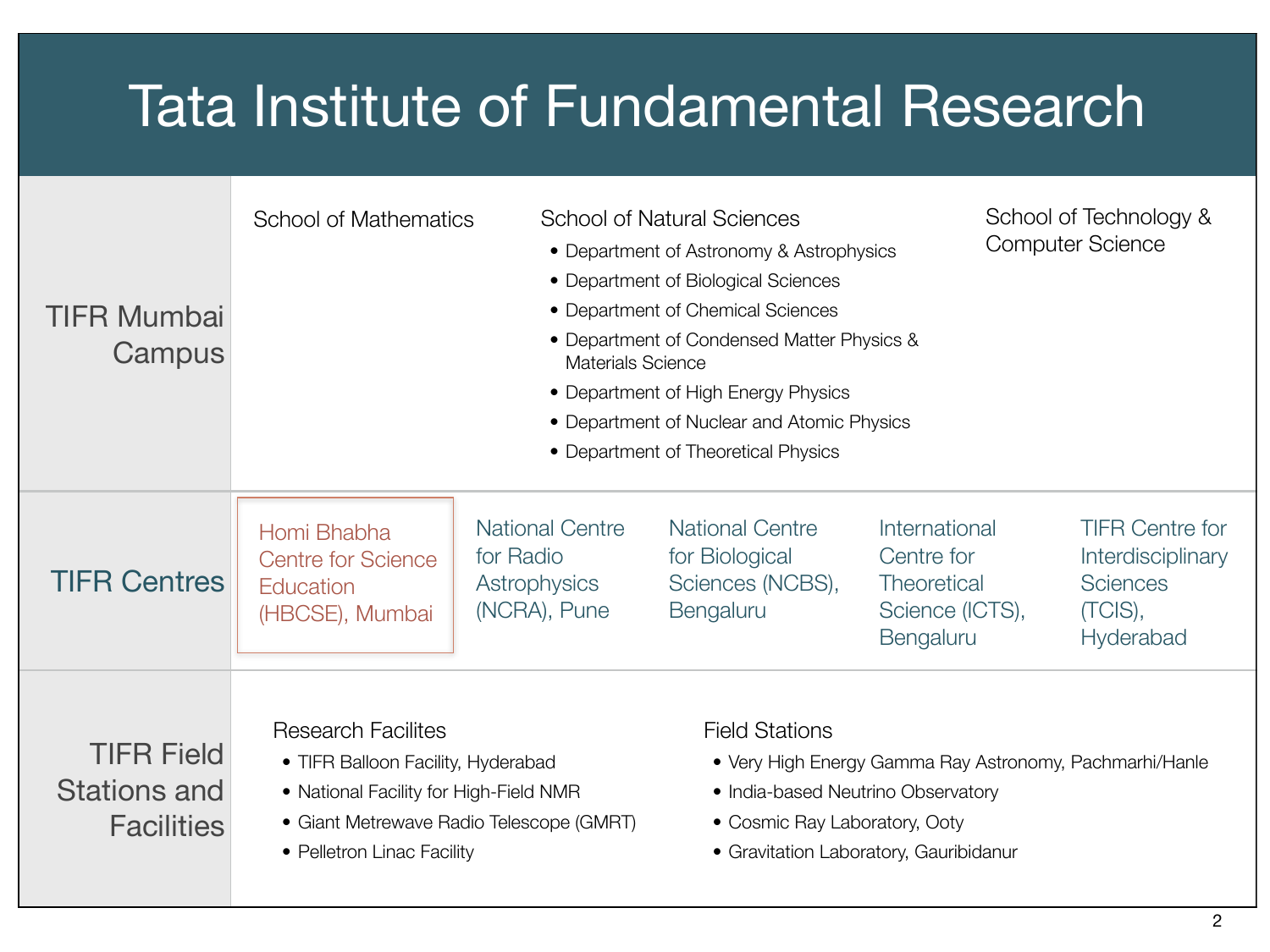#### TIFR Deemed University

**Subjects** 

- Biology
- Chemistry
- Computer and Systems Science
- Mathematics
- Physics
- Science Education

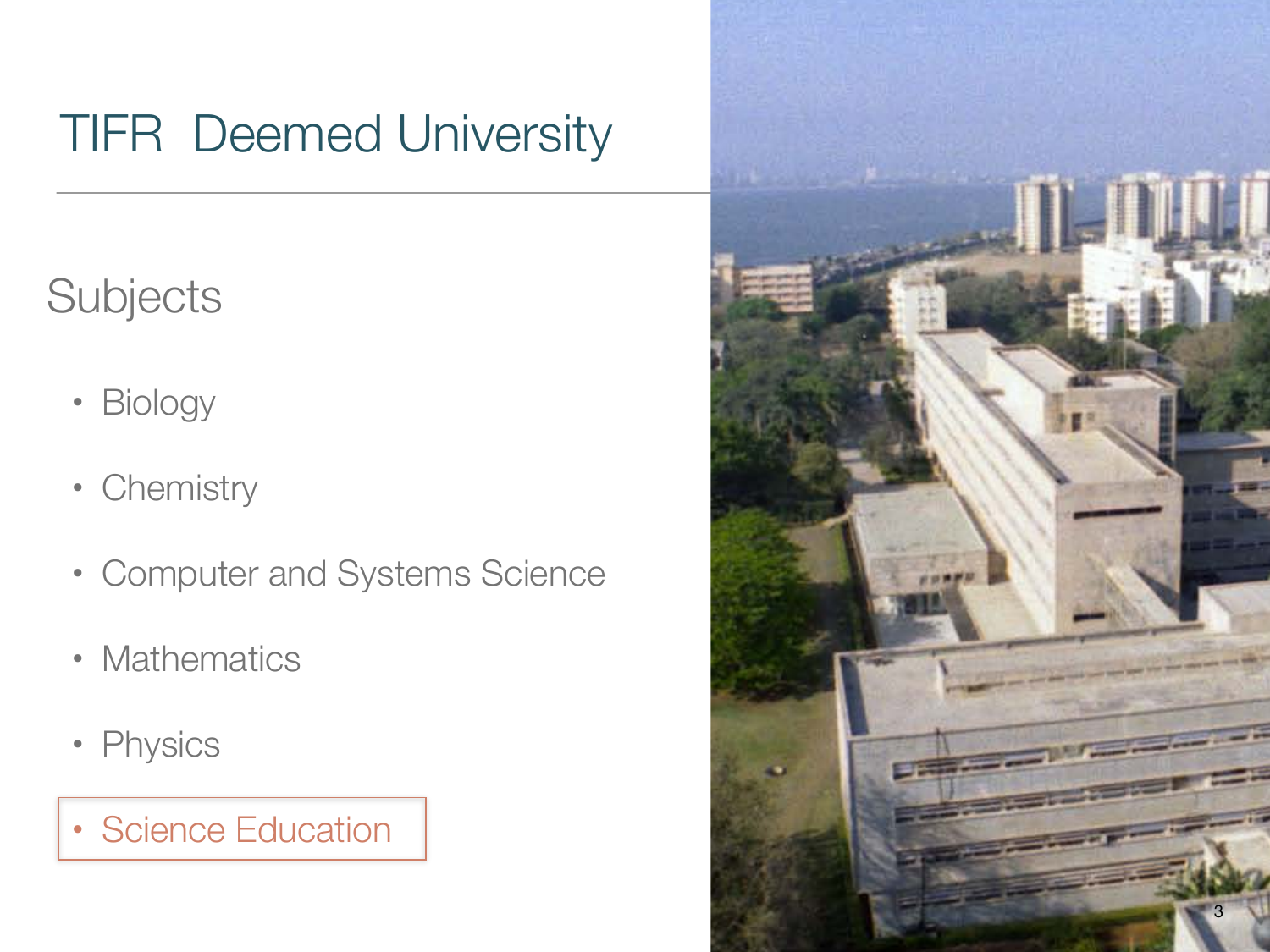# Inspiration from TIFR

- Addressing fundamental questions
	- In local contexts
- Setting high standards
- Ambition to become a leader
	- Nationally
	- Internationally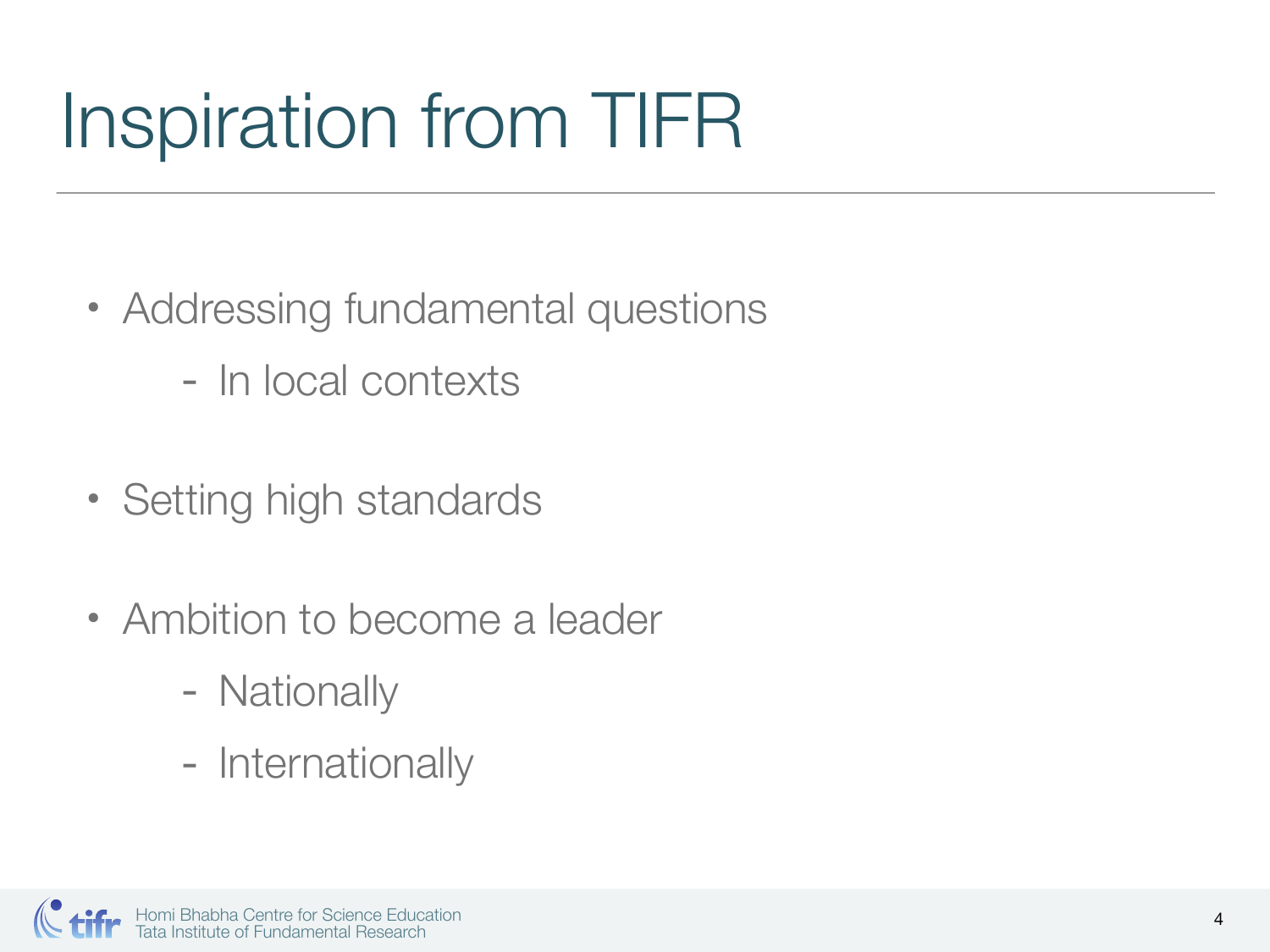#### HBCSE An academic institute with a synergy of research, development and practice

Our Goals

- To carry out world-class research and development
- towards improving the quality of science and mathematics education
- for all students
- from primary school to undergraduate level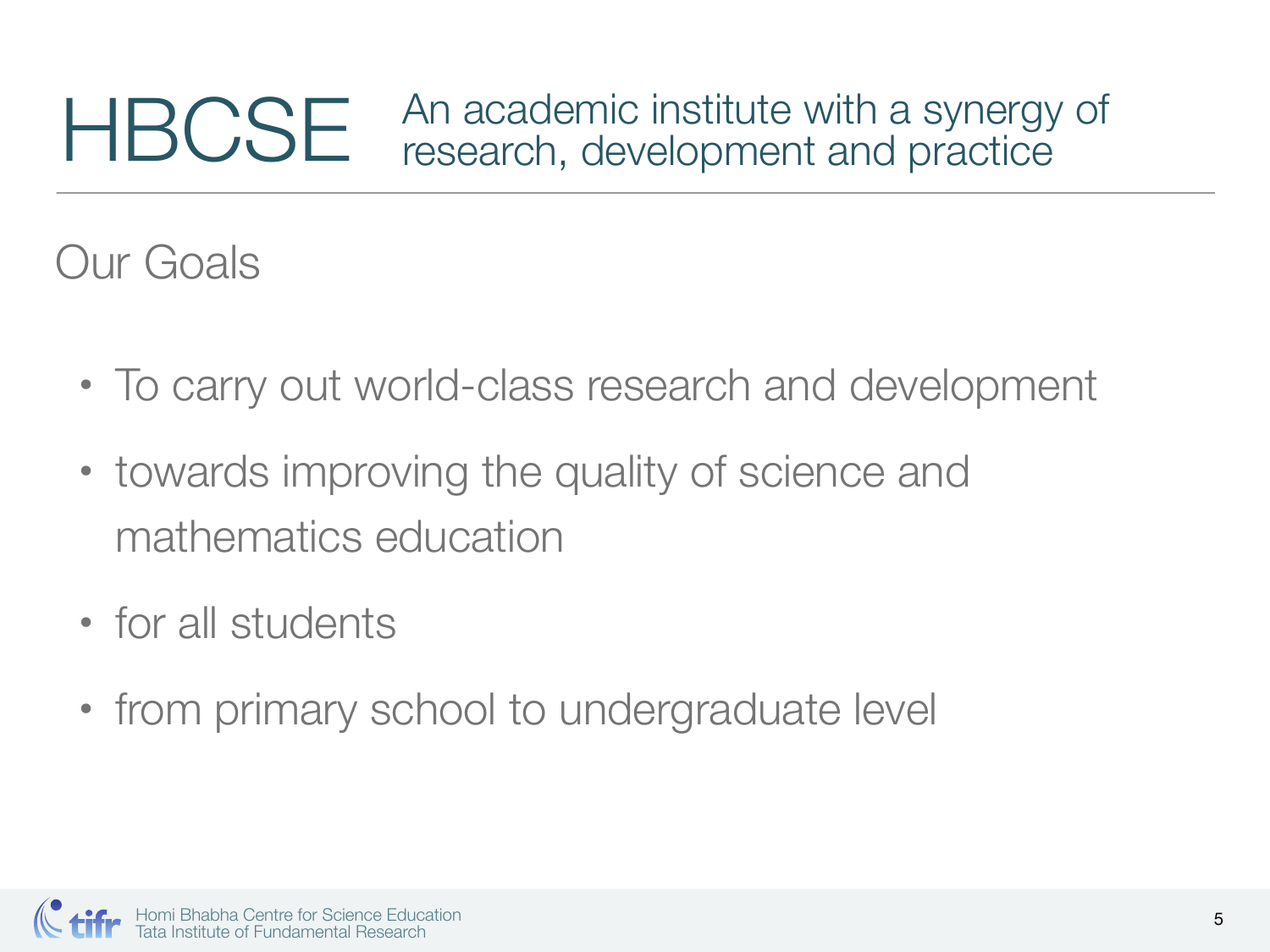#### HBCSE An academic institute with a synergy of<br>research, development and practice research, development and practice



Homi Bhabha Centre for Science Education Tata Institute of Fundamental Research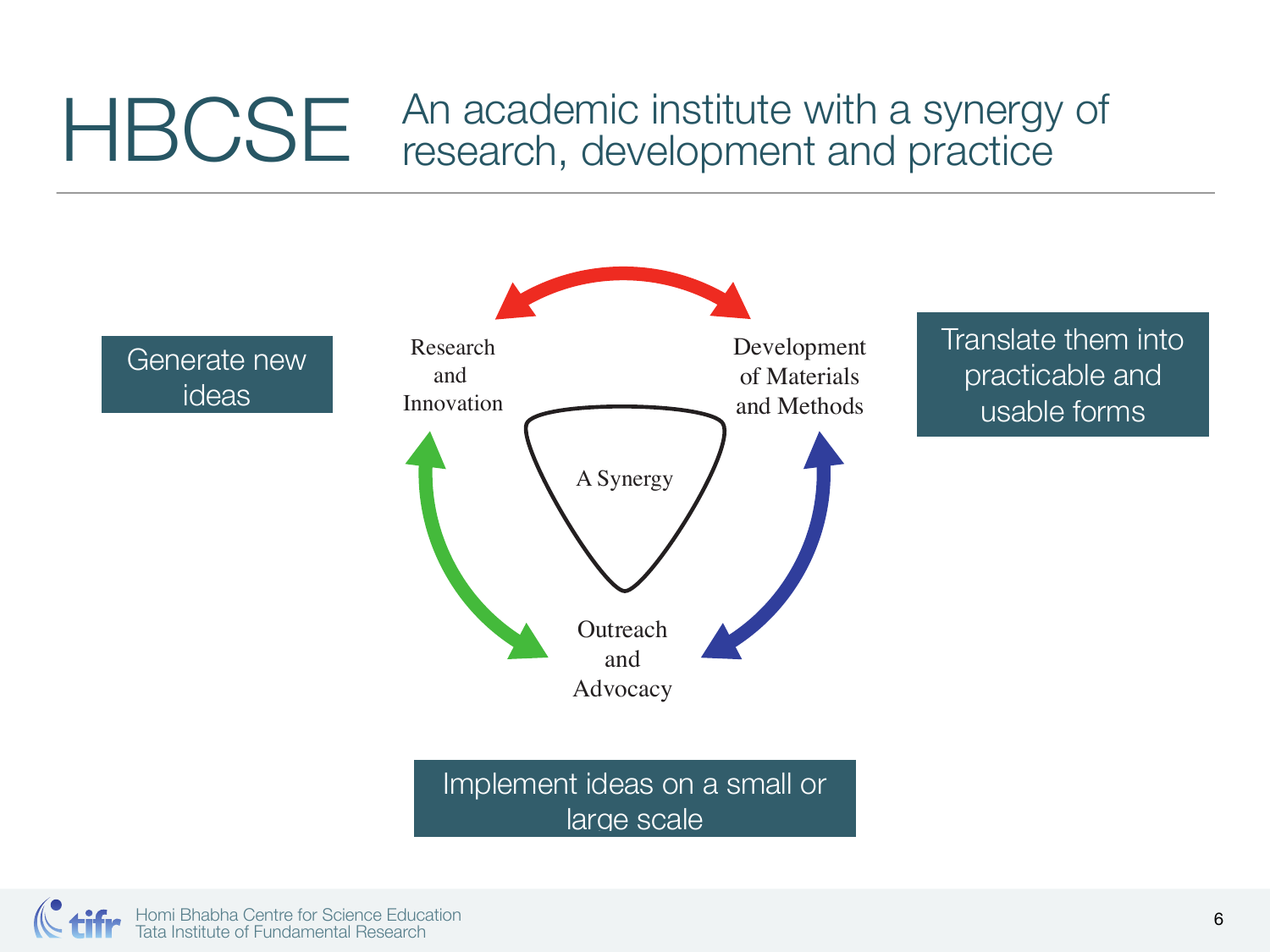### Expenditure and Staff Strength

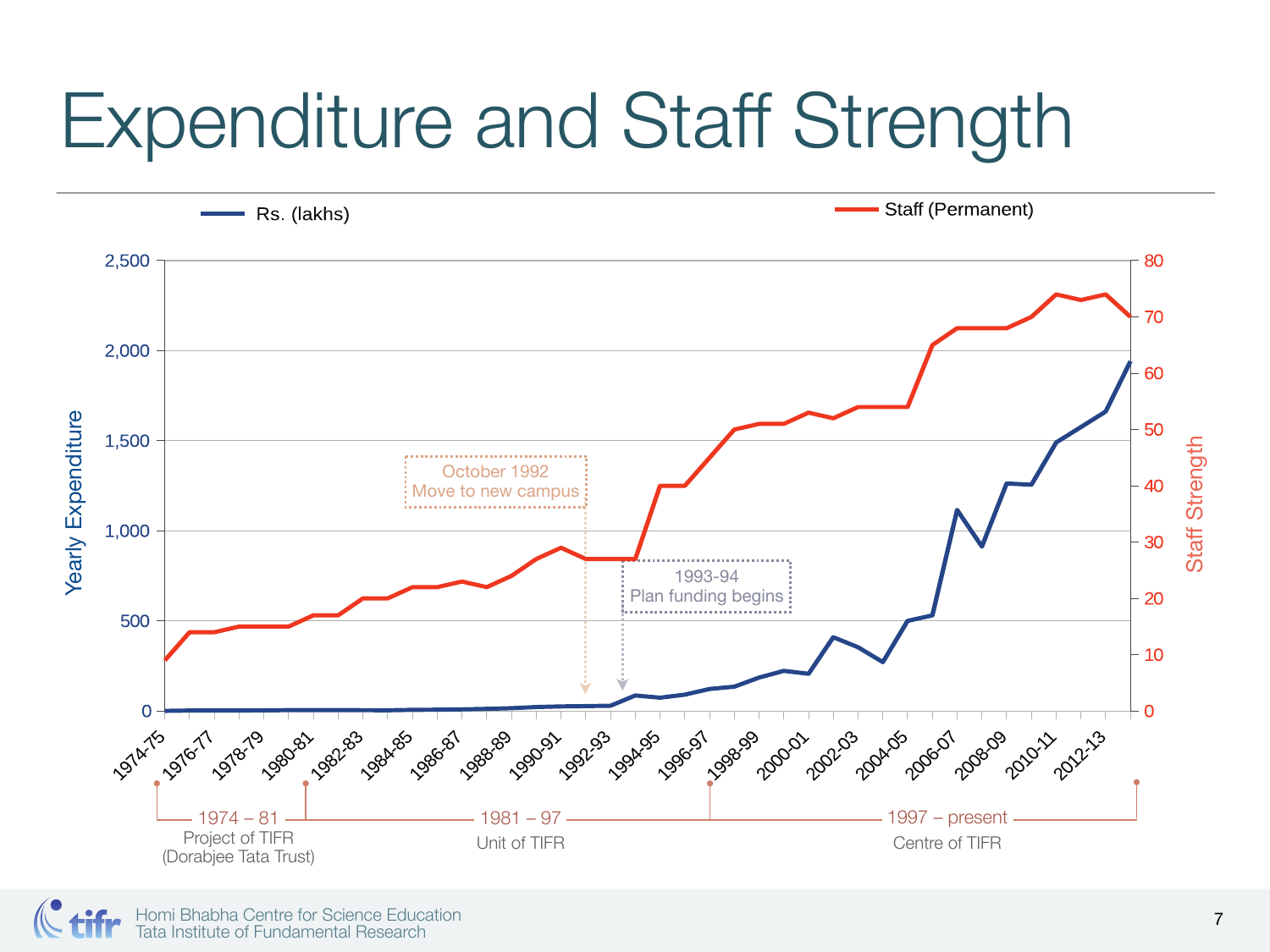### Expenditure – 2013-2014

| Non-Plan (₹) : 1,122.41 lakh                   |                                                             |      |                                    |
|------------------------------------------------|-------------------------------------------------------------|------|------------------------------------|
|                                                | Plan $(\bar{x})$ : 274.25 lakh                              |      | Non-Plan Expenditure               |
|                                                |                                                             |      | Salaries (₹): 766.10 lakh          |
| Misc. Grants $(\overline{\tau})$ : 545.00 lakh |                                                             |      | Operation & Main. (₹): 356.31 lakh |
|                                                | Total $(3)$ : 1,941.66 lakh                                 |      | Total $(\bar{x}) : 1,122.41$ lakh  |
|                                                |                                                             |      |                                    |
|                                                | Non-Plan                                                    | Plan | <b>Misc</b><br>Total               |
| Expenditure<br>In US Dollars                   | $\frac{1.8}{\text{million}}$ + $\frac{0.4}{\text{million}}$ |      | 3.1<br>$+$ 0.9<br>million          |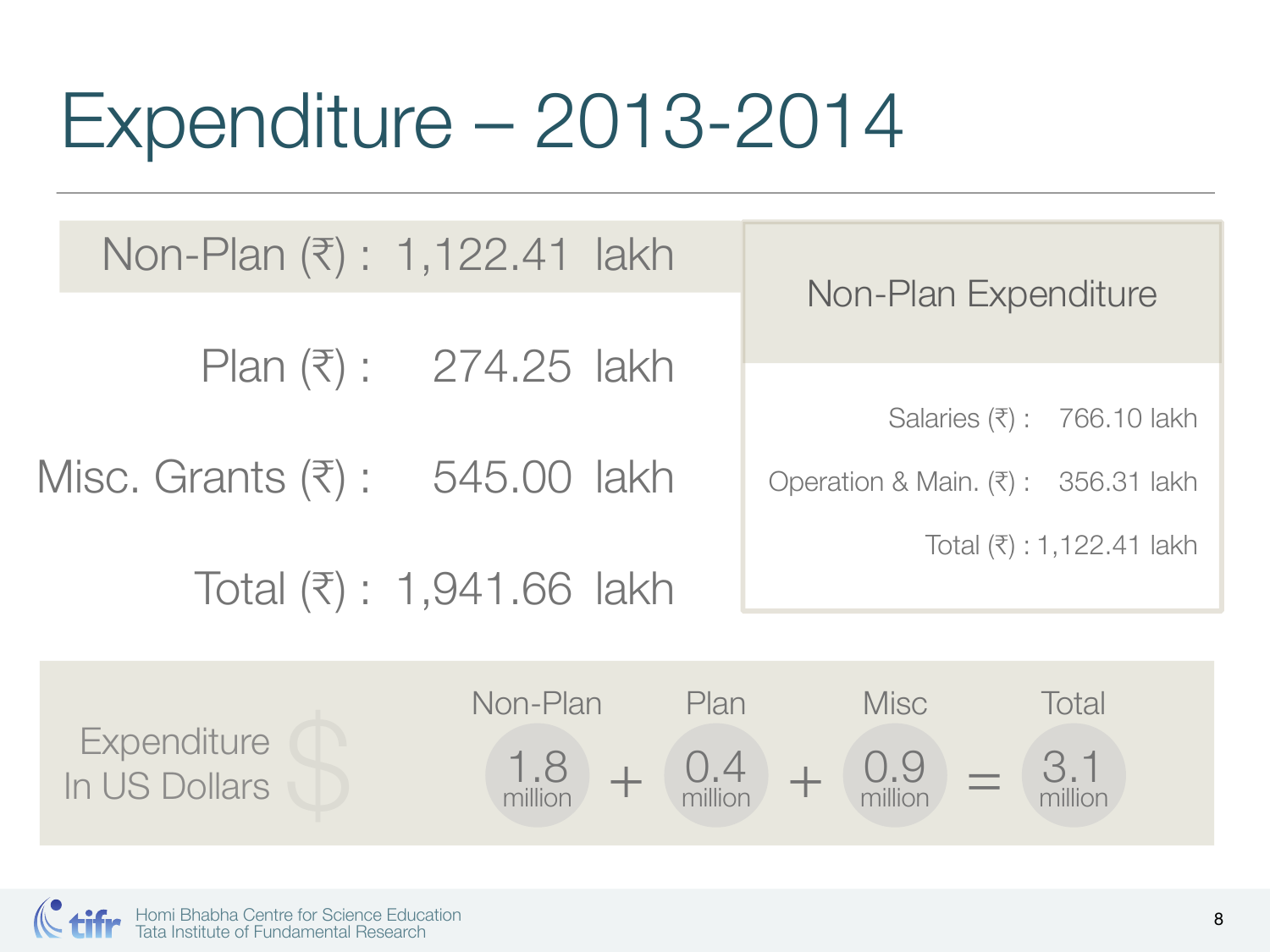### Staff Strength - Now and Projected

|           | Category                               | No. of members |                    | Projected nos. |                    |
|-----------|----------------------------------------|----------------|--------------------|----------------|--------------------|
| Permanent | <b>Faculty</b>                         | 18             | <b>Total</b><br>69 | 25             | <b>Total</b><br>82 |
|           | <b>Scientific Staff</b>                | 18             |                    | 22             |                    |
|           | <b>Administrative &amp; Auxiliary</b>  | 26             |                    | 28             |                    |
|           | <b>Technical Staff</b>                 |                |                    |                |                    |
| Temporary | <b>Research Scholars</b>               | 15             | <b>Total</b><br>63 | 25             | <b>Total</b><br>86 |
|           | <b>Visiting Fellows</b>                |                |                    | 5              |                    |
|           | <b>Project Fellows</b>                 | 6              |                    | 8              |                    |
|           | <b>Project Assistants</b>              | 30             |                    | 35             |                    |
|           | <b>Organisation/Technical Trainees</b> | 11             |                    | 13             |                    |
|           | <b>Total</b>                           |                | 132                |                | 168                |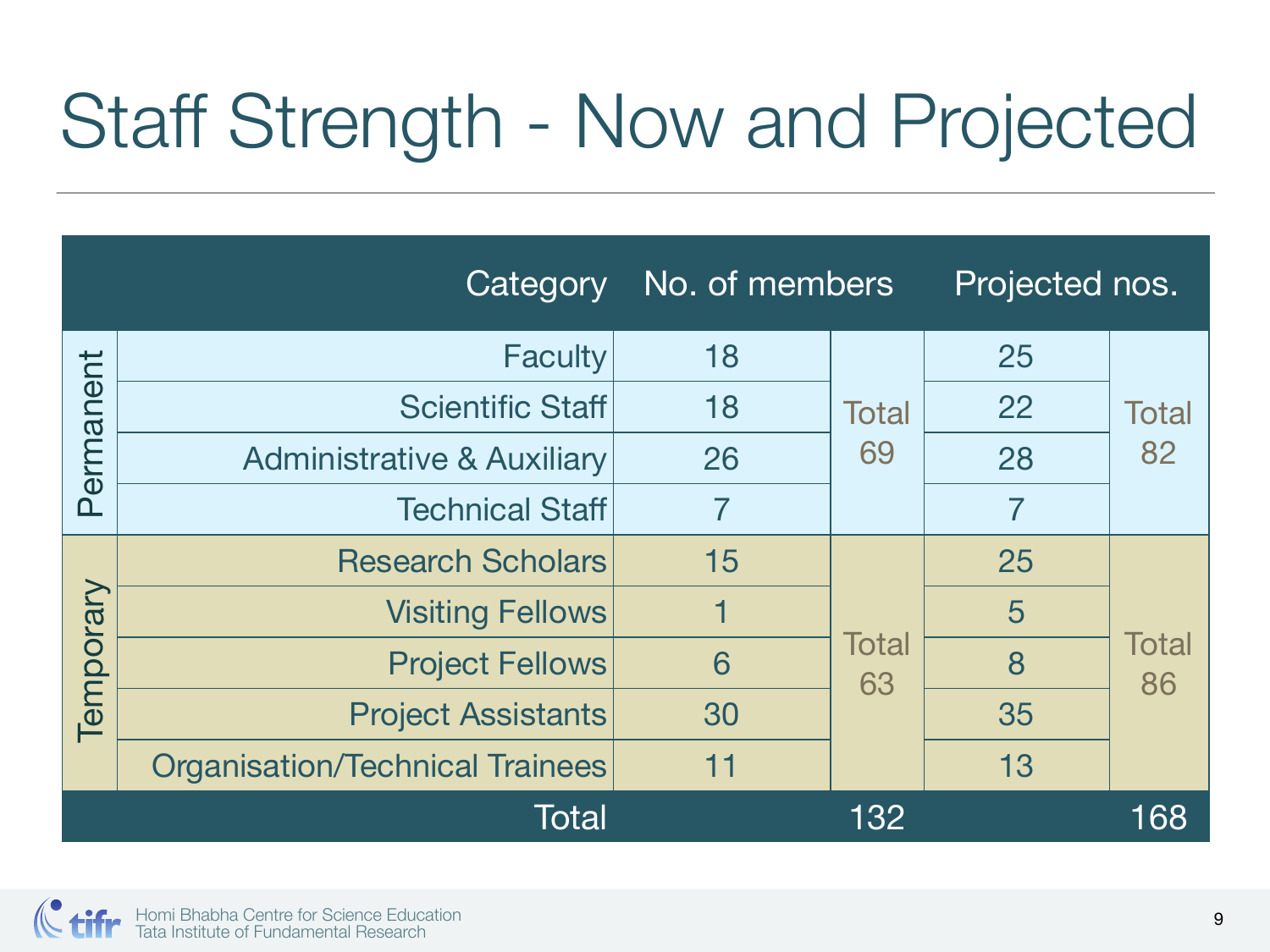#### **HBCSE** An academic institute with a synergy of research, development and practice

#### Our Goals

- To carry out world-class research and development
- towards improving the quality of science and mathematics education
- for all students
- from primary school to undergraduate level

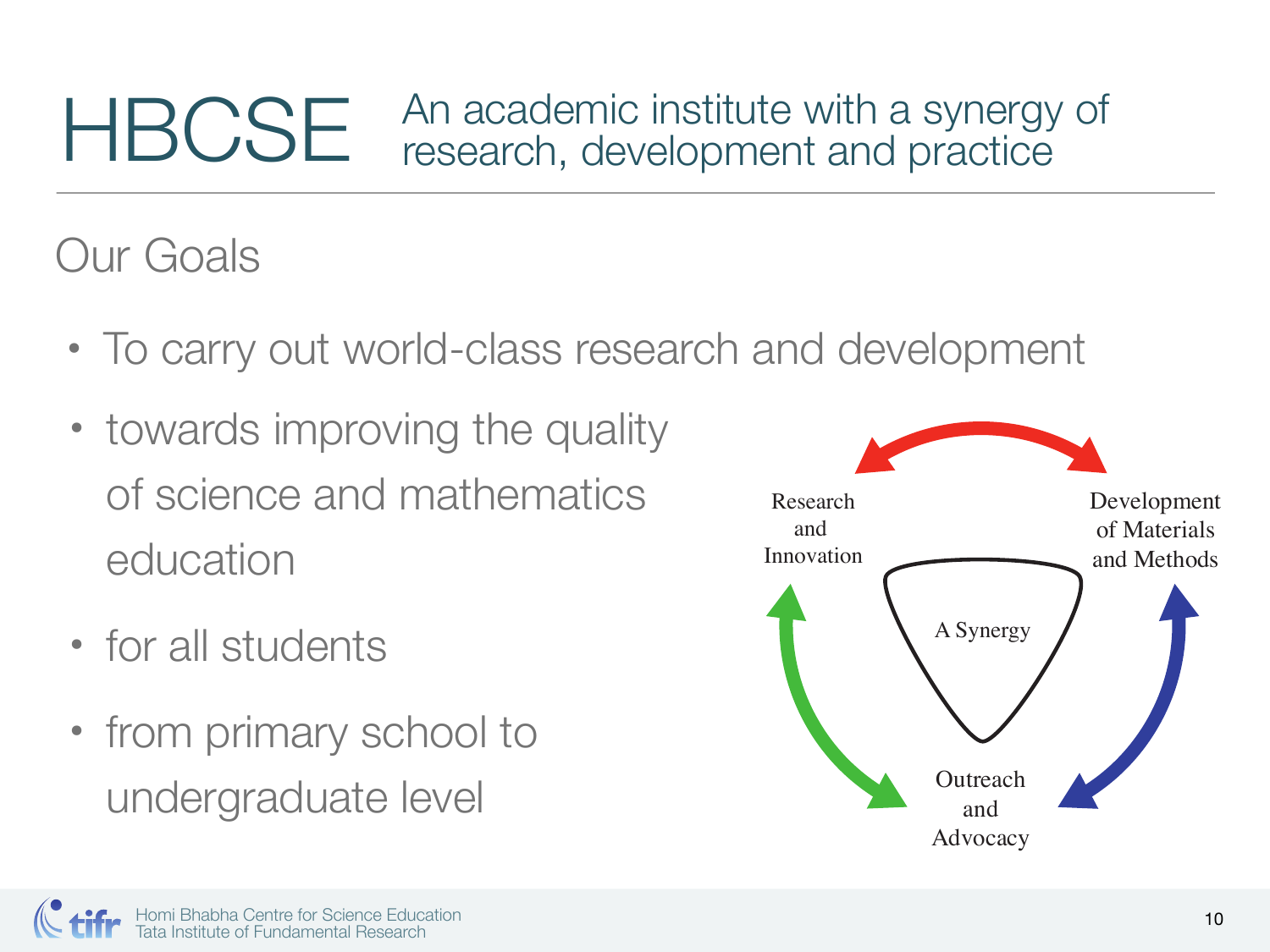## Approach to Goals

- Improving the quality of science and mathematics education – How?
	- influence students, teachers and policy
	- build expertise, resources and opinion conducive to good education at all levels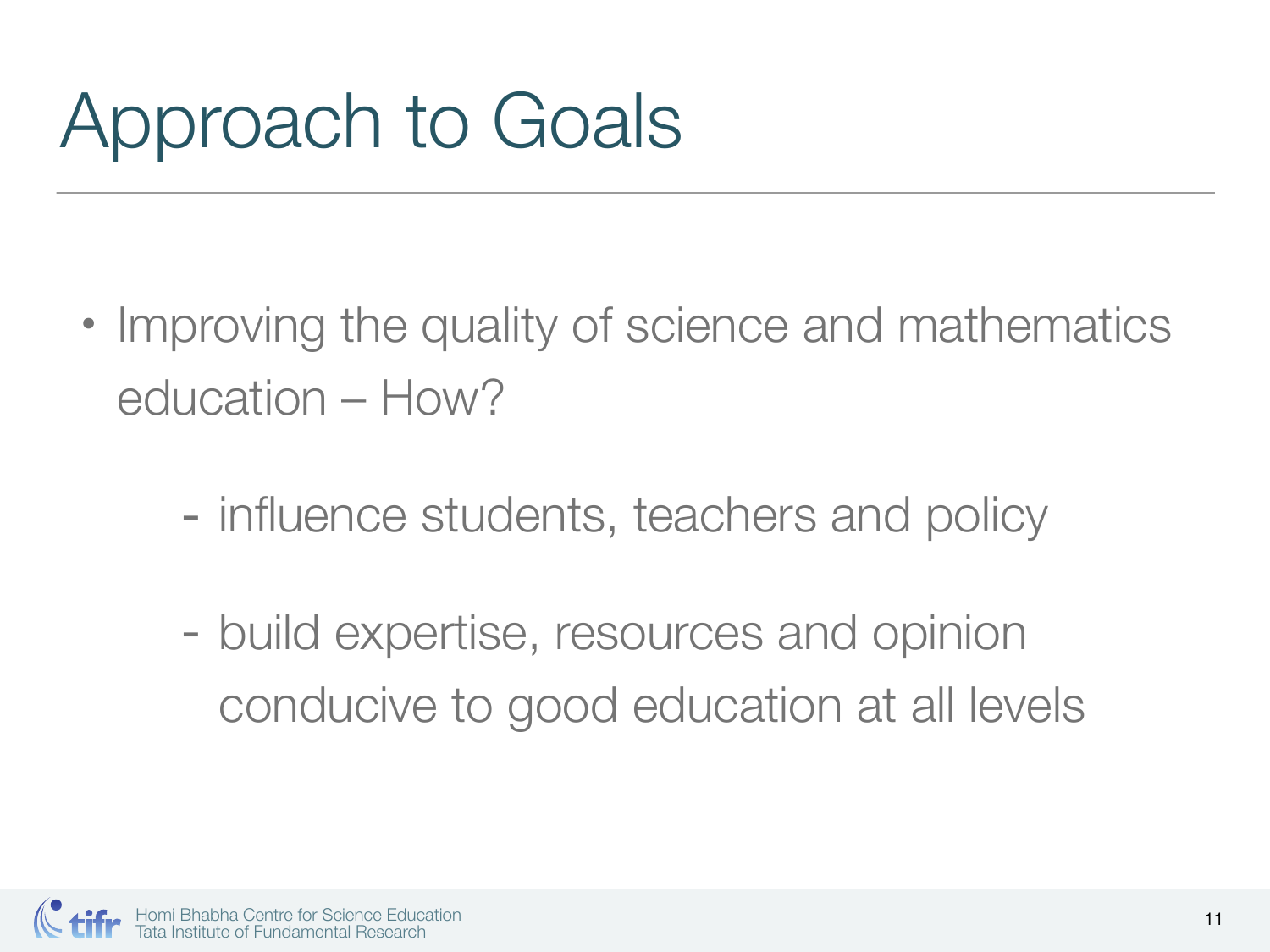### Indian Education

- A vast, diverse system with
- Sharp inequalities

|                                | Schools/Colleges             | <b>Students</b>              | Teachers         |
|--------------------------------|------------------------------|------------------------------|------------------|
| Elementary <sup>1</sup>        | $~14.5$ lakh                 | $\sim$ 2000 lakh             | $\sim$ 73.5 lakh |
| Secondary <sup>2</sup>         | $\sim$ 2.3 lakh              | $\sim$ 373 lakh              | $\sim$ 14.4 lakh |
| Higher Secondary <sup>2</sup>  | $~1$ lakh                    | $\sim$ 223 lakh              | $\sim$ 5.5 lakh  |
| College <sup>3</sup>           | $\sim$ .36 lakh <sup>4</sup> | $\sim$ 200 lakh <sup>5</sup> | $~13.4$ lakh     |
| Teacher Education <sup>6</sup> | 7907                         |                              |                  |

- Only 30% students reach Class 10
- 50% failure at Class 10
- 1 DISE flash report 2013-14 of Elementary education in India 2 DISE flash report 2013-14 of Secondary education in India 3 AISES 2012-13
- 4 Total number of colleges in India
- 5 Enrolment on undergraduate colleges
- 6 http://teindia.nic.in/
- 7 Government Institutions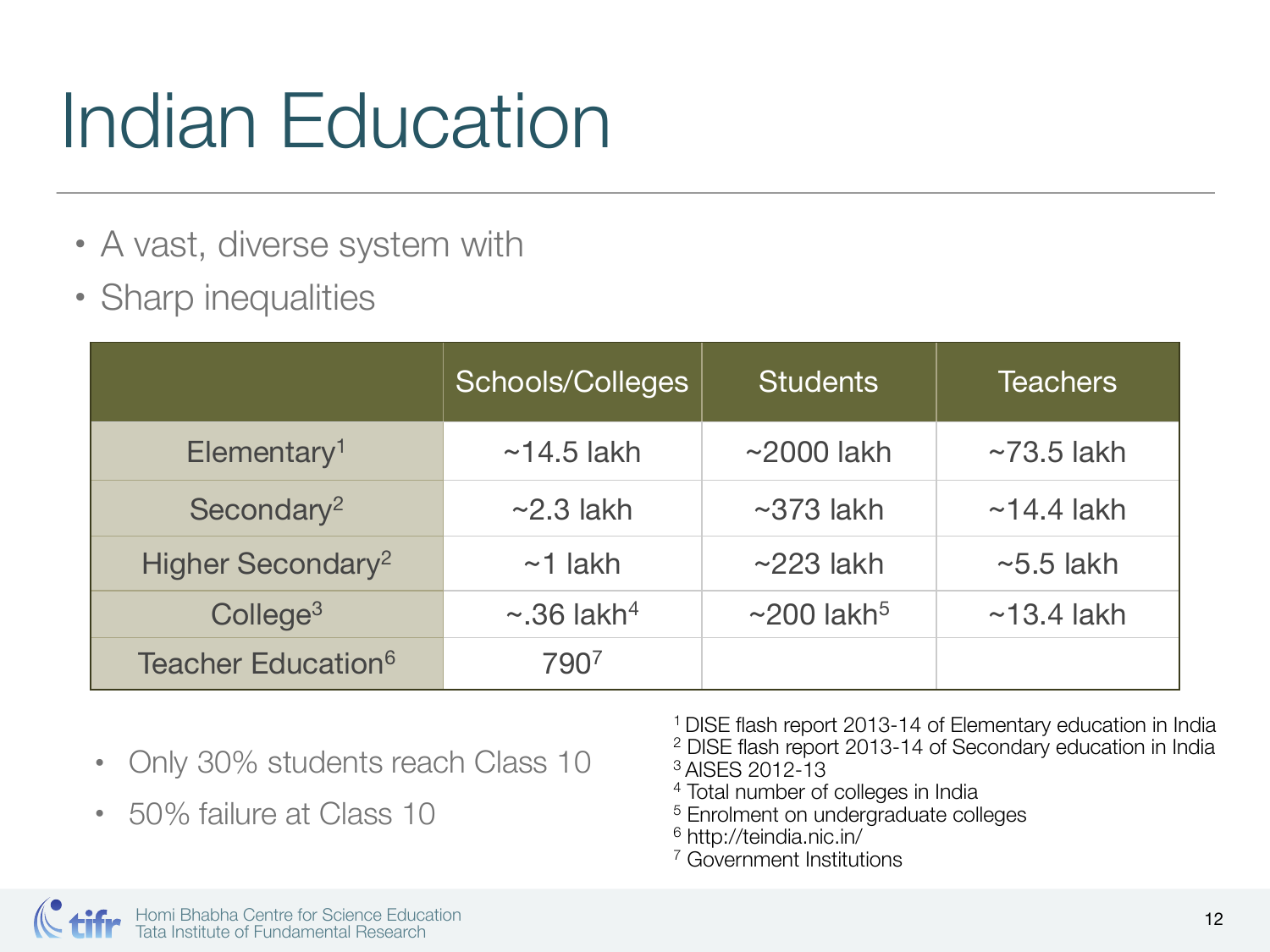### The National Scene

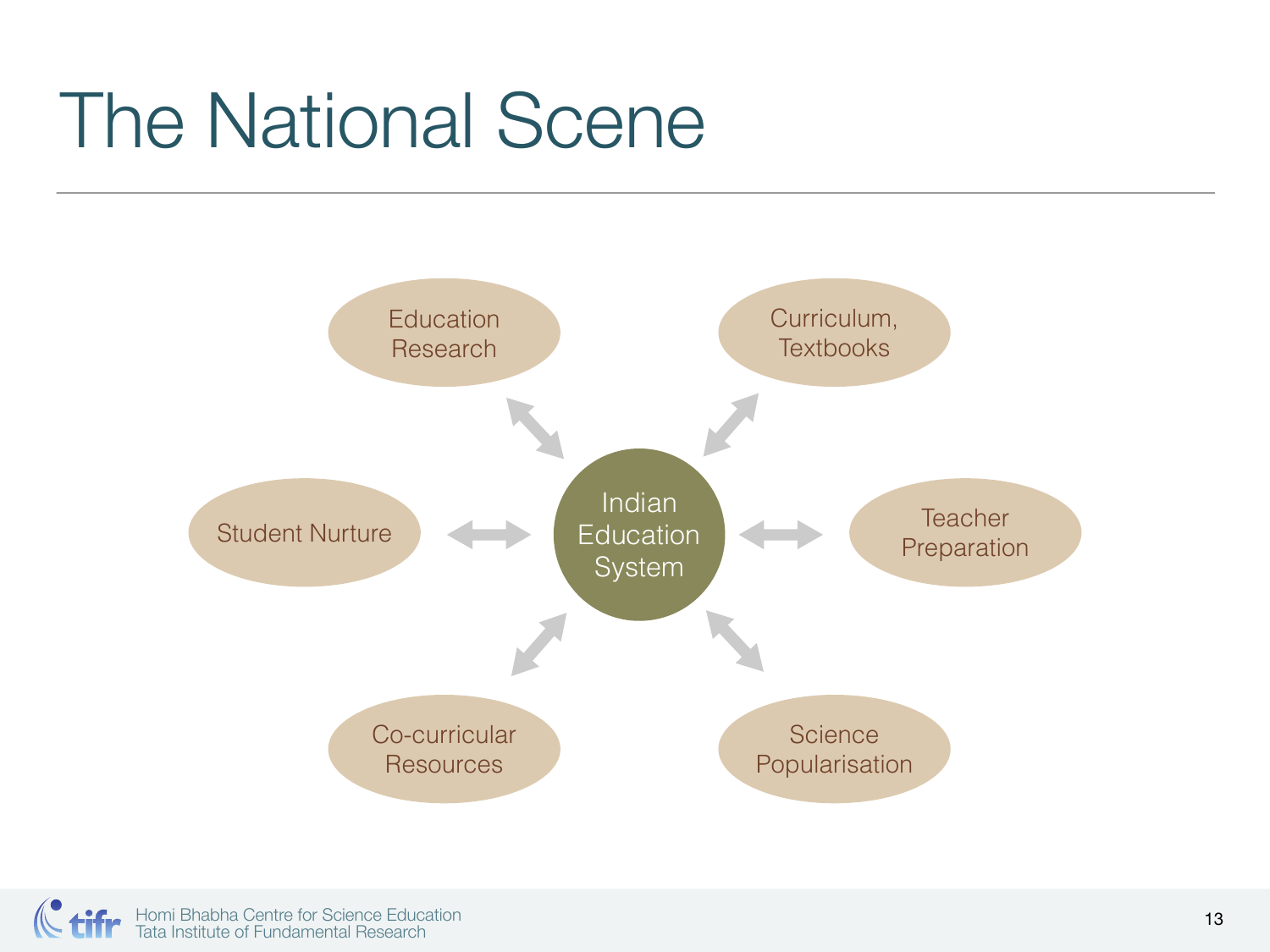# Education Research

#### Achievements



- Incubated research in science and mathematics education in India
- Generated ideas that entered curricular discourse
- epiSTEME conferences
	- established presence in the international community
	- seeded research in the country
- Graduate school and Ph.D. program in Science Education
- SER part of Olympiads and NIUS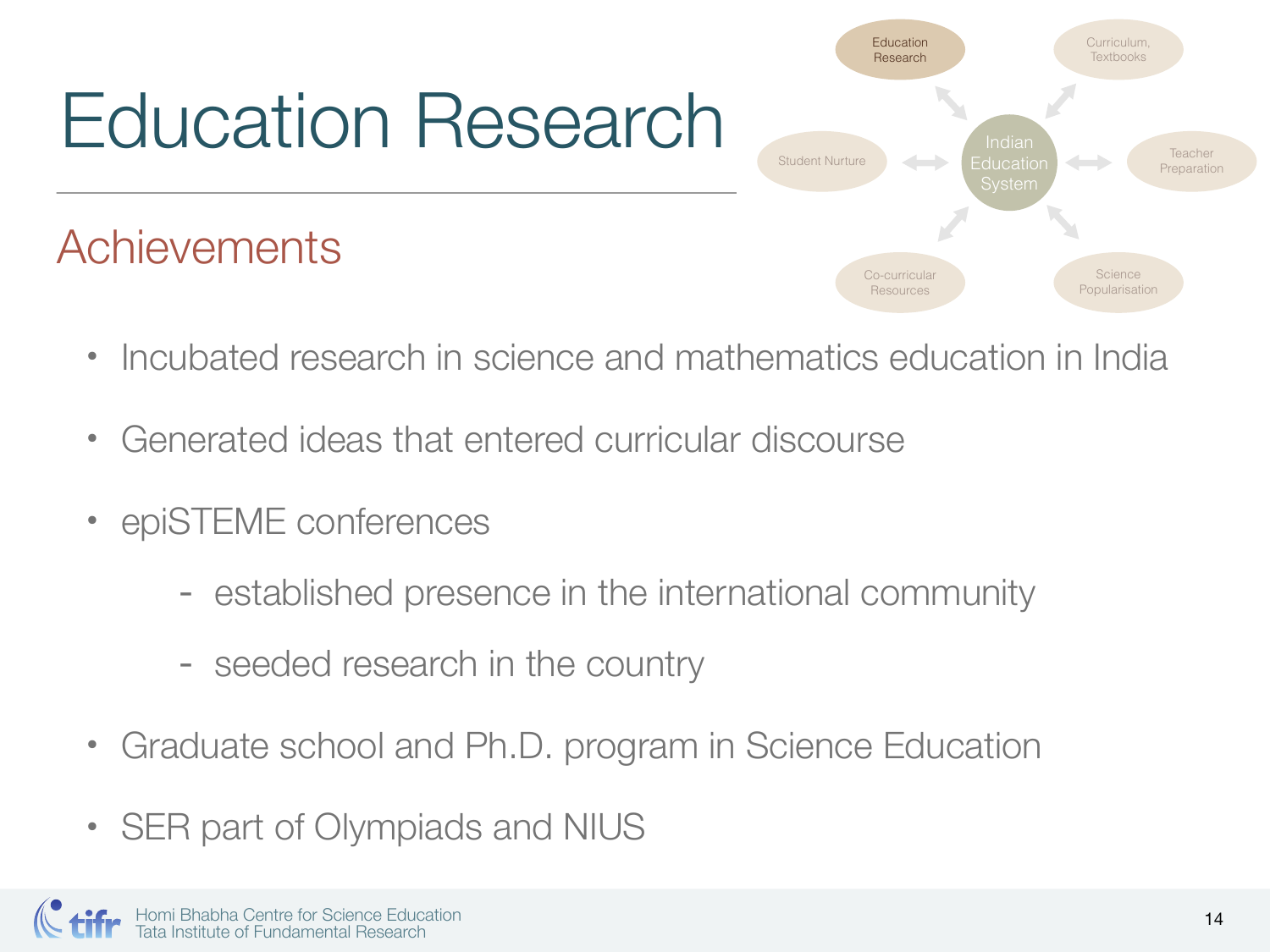# Education Research

#### **Challenges**

- Professional recognition in the education and science teaching communities
- Growing science education research in the country
	- in institutes of educational research
	- in UG science departments
- Higher impact publications
- Effect on practice

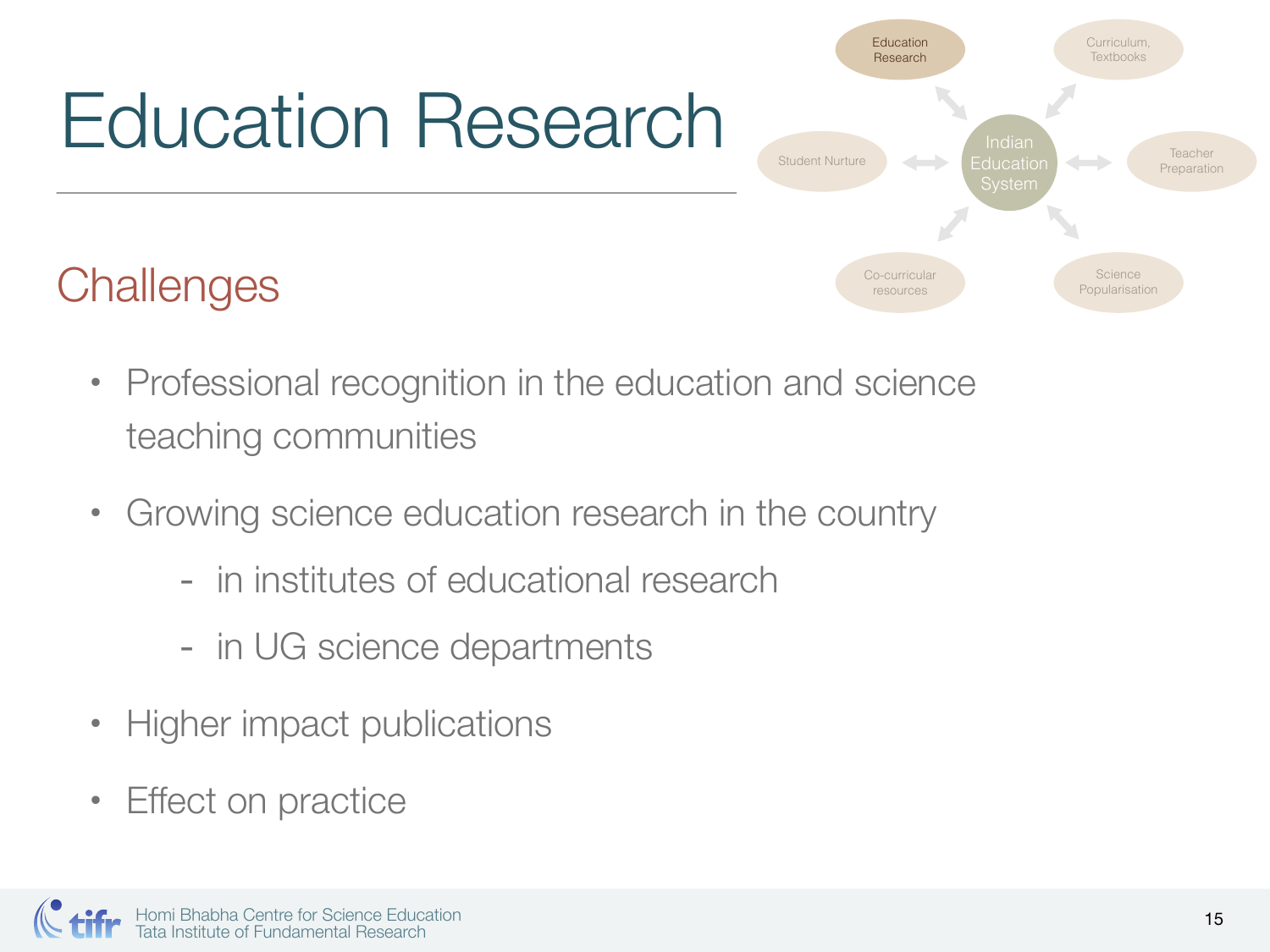

• Developed curricula and text books which have been seen as models

- Primary '*Small Science*' and '*Maths for Every Child*'
- Higher Secondary '*Foundation Curriculum*'
- Influenced curricular frameworks at National and State levels
- Contributed to textbooks of NCERT, IGNOU, CBSE, Maharashtra Govt., etc…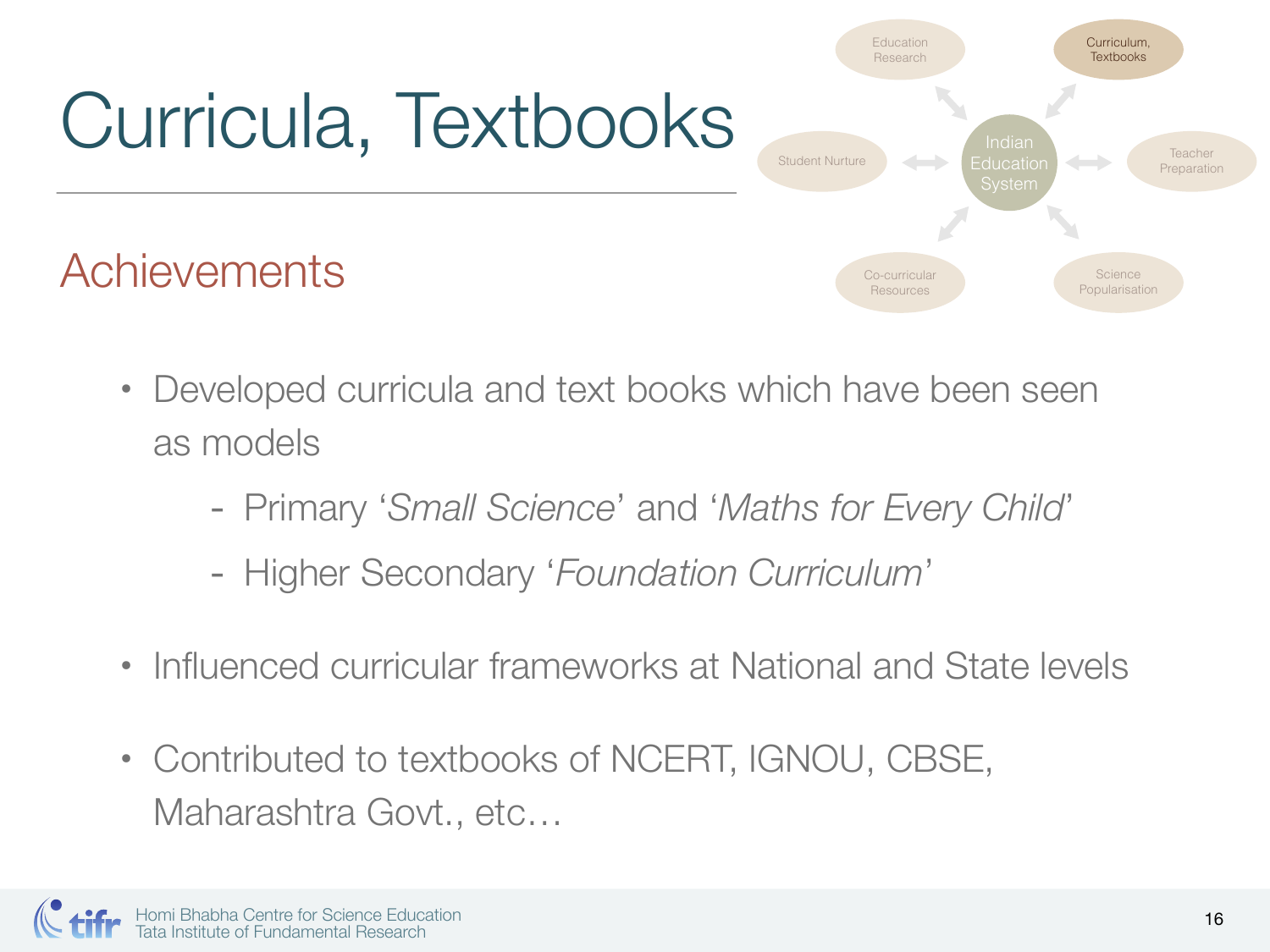# Curricula, Textbooks

#### **Challenges**

**Textbooks** Research Indian **Teacher** Student NurtureEducation 4-Preparation System **Science** Co-curricular Popularisation Resources

Curriculum,

Education

- Systematic adoption by a group of schools
- Publishing
	- a niche market, geographically distributed
	- timely supply to schools
	- accessibility and affordability of books
- Teacher support and empowerment
- Building capacities, transferring processes to State System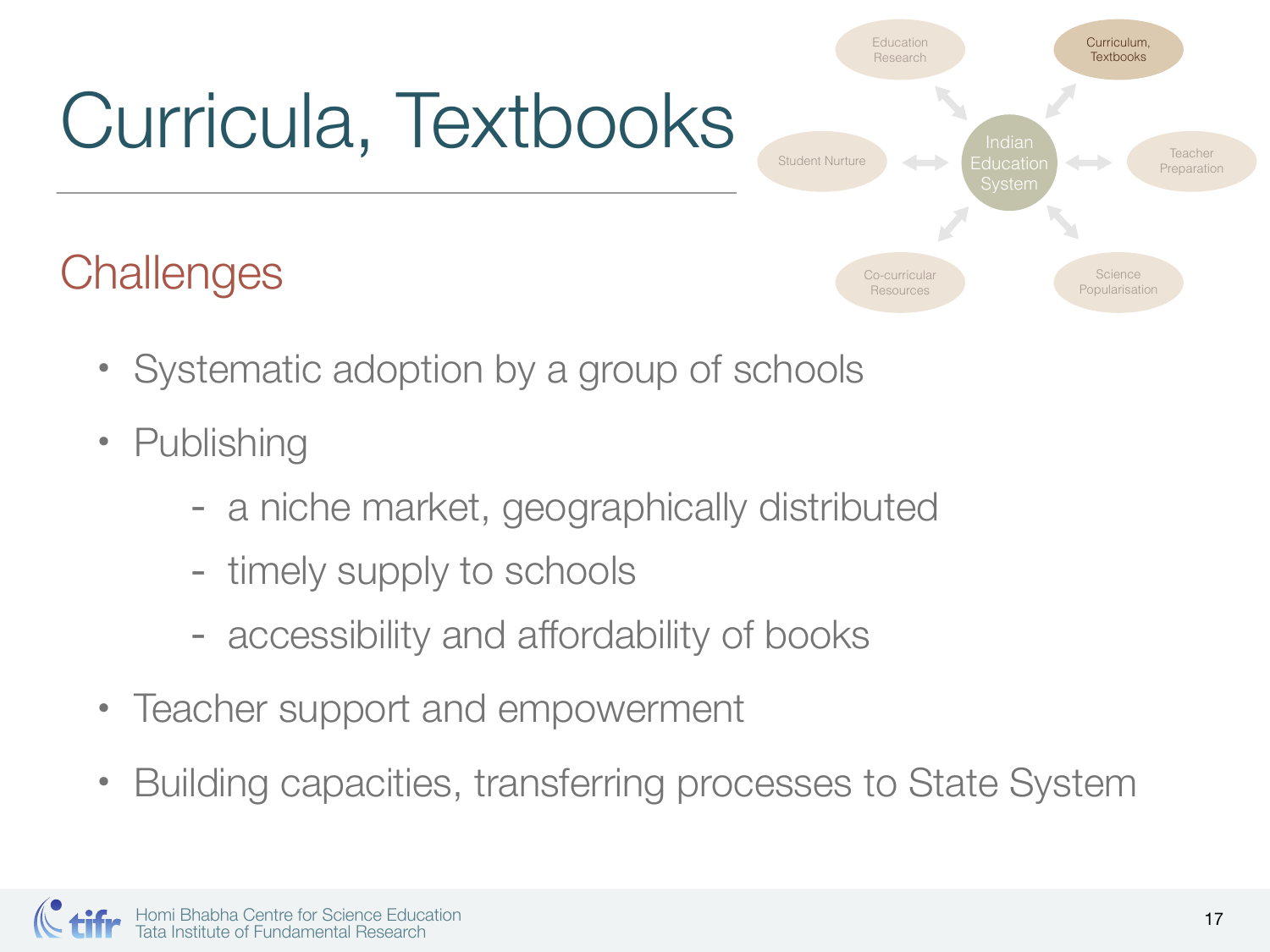

- Led the growth of science Olympiads in the country
- A public commitment and responsibility
- Consistently good Indian performance at the international Olympiads
- Contribution of teachers to Olympiads and NIUS
- Pioneered undergraduate research in the country
- Initiated lab development in new UG institutes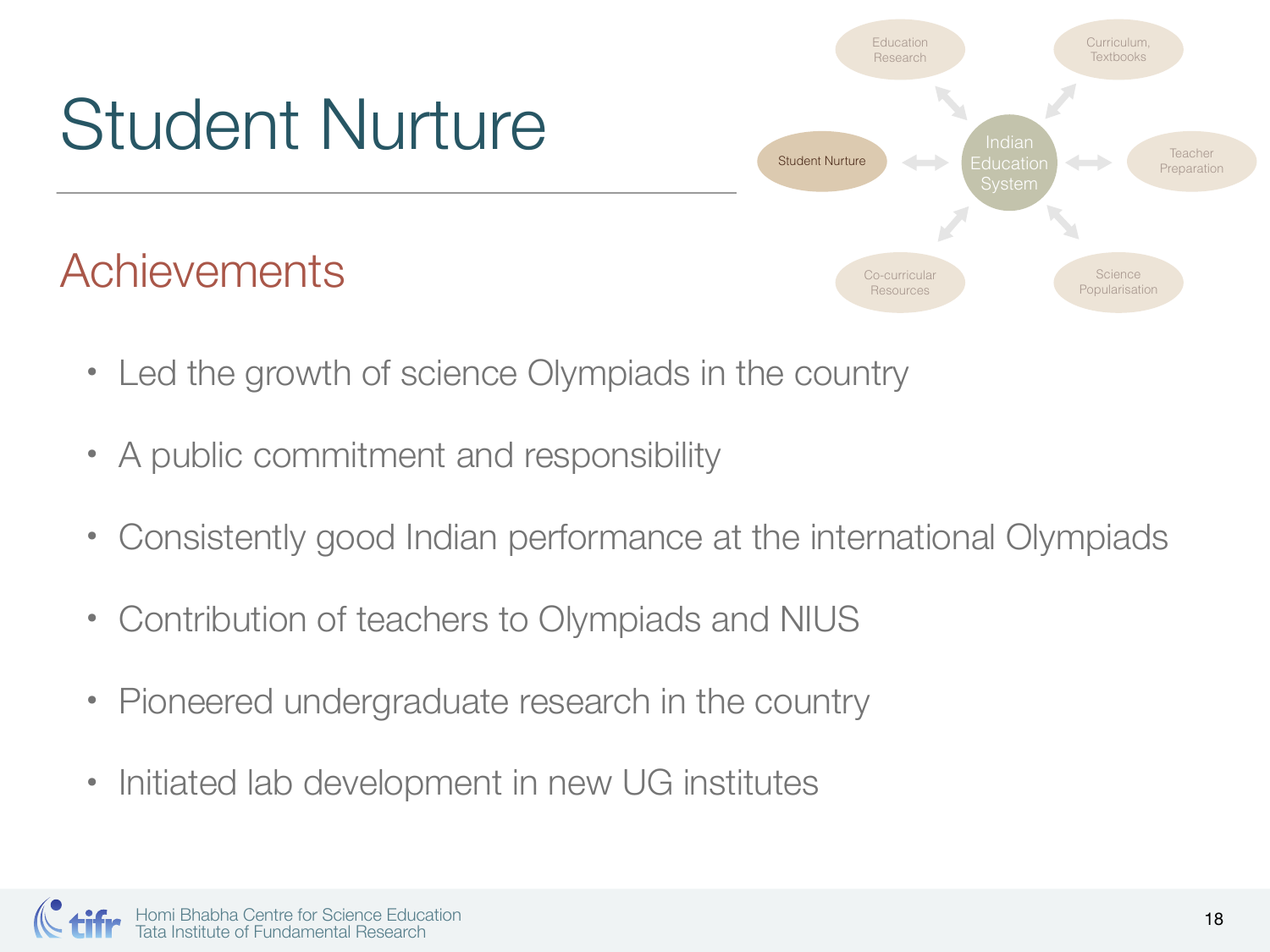

- High profile, high responsibility
- Heavy organisational load
- Development and dissemination of ideas and resources
- Teacher support and empowerment
- Research possibilities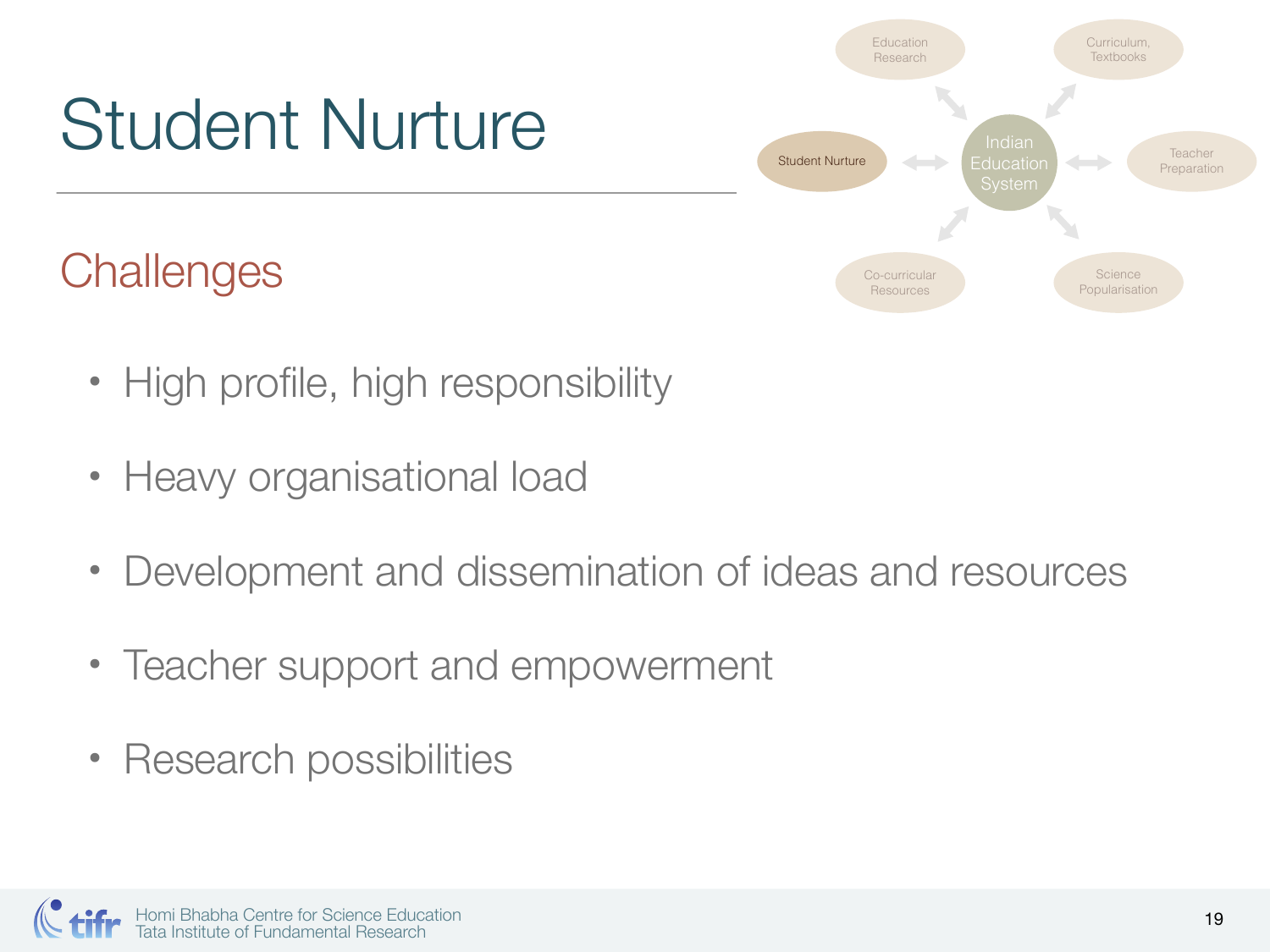## Teacher Preparation

Achievements

- Indian Education System Education Research Curriculum, **Textbooks Teacher Preparation** Co-curricular **Resources Science** Popularisation Student Nurture
- In-service programs at school level
- Models of teacher professional development
- Olympiad program
	- initiated and supported national teachers associations
	- teacher participation in selection and training
	- Olympiad and NIUS yearly exposure camps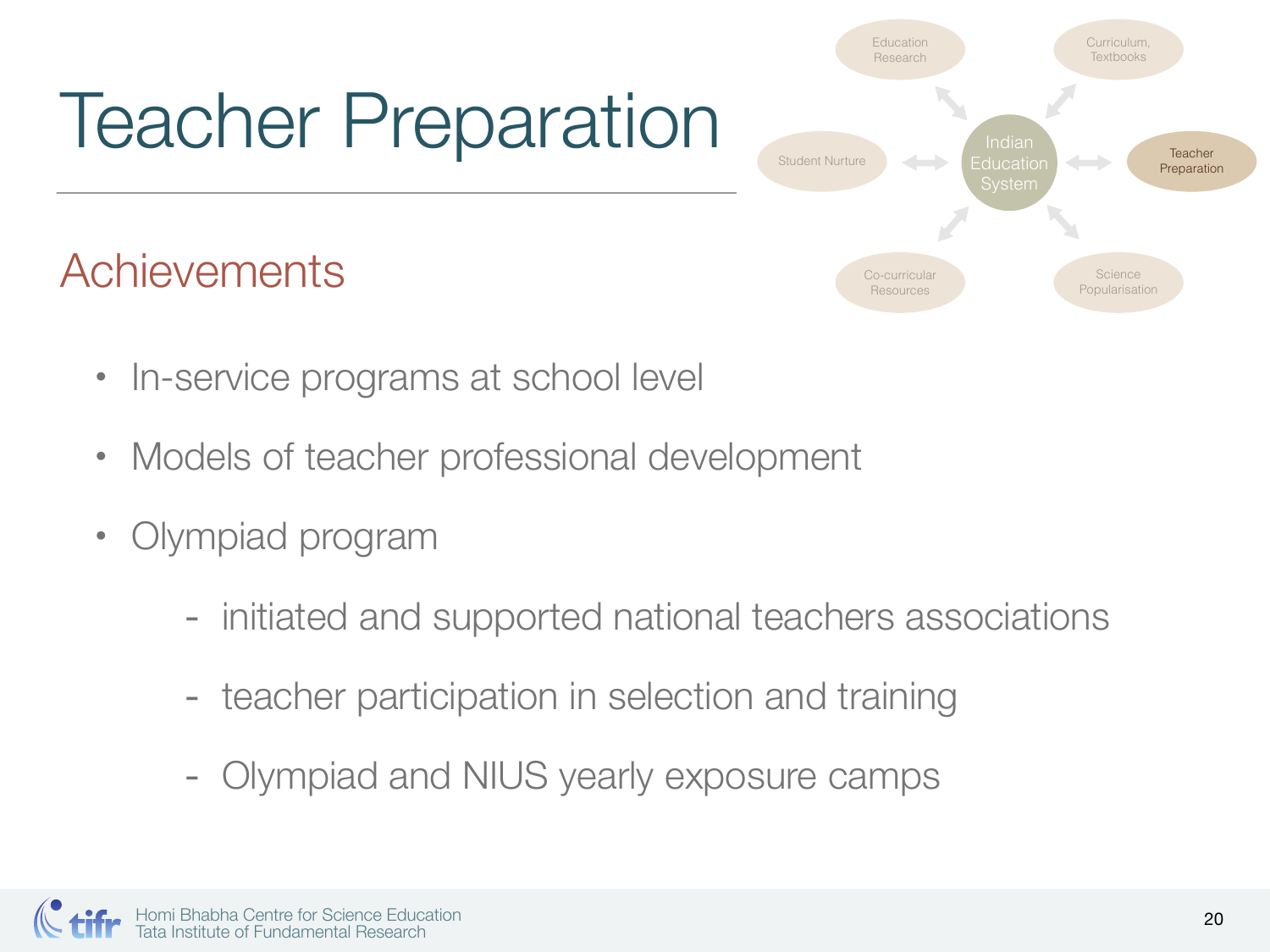

- Explicit structures and regular schedules at school level
- Documenting learning; dynamic designs
- Modules for wider dissemination
- Influencing large-scale State-run programs at school and college levels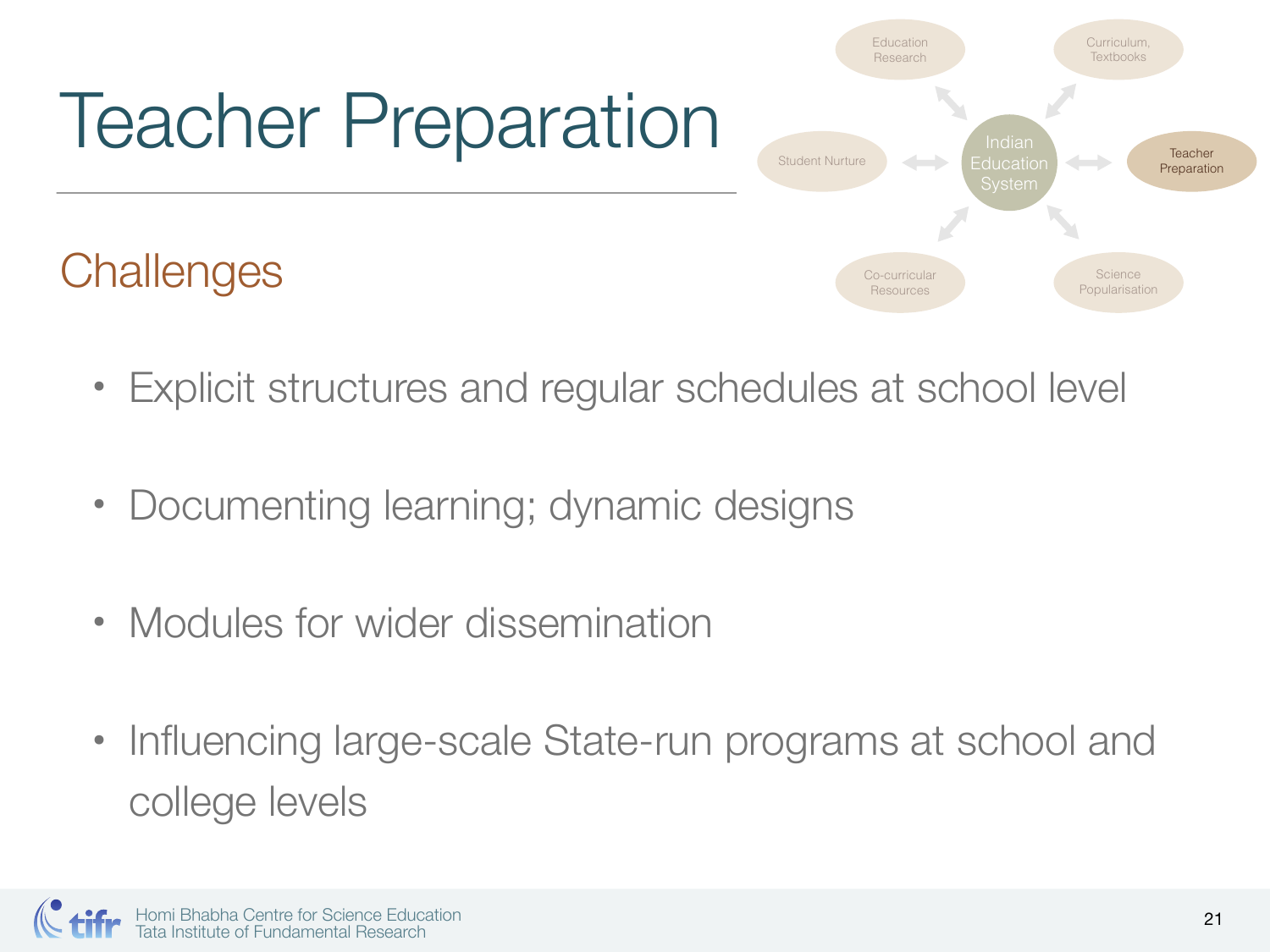#### Co-curricular resources Science popularisation

#### Achievements

- Steady production of books, lab modules, popular articles, posters, exhibitions, curated CDs of FOSS
- Websites eHindi
	-
- OER4S
- MathEdu
	- metaStudio - NROER
		- SmallScience
- Problem sets of national Olympiads

#### **Challenges**

- Maintaining rate of development
- Dissemination through State media
- Exploring the research potential

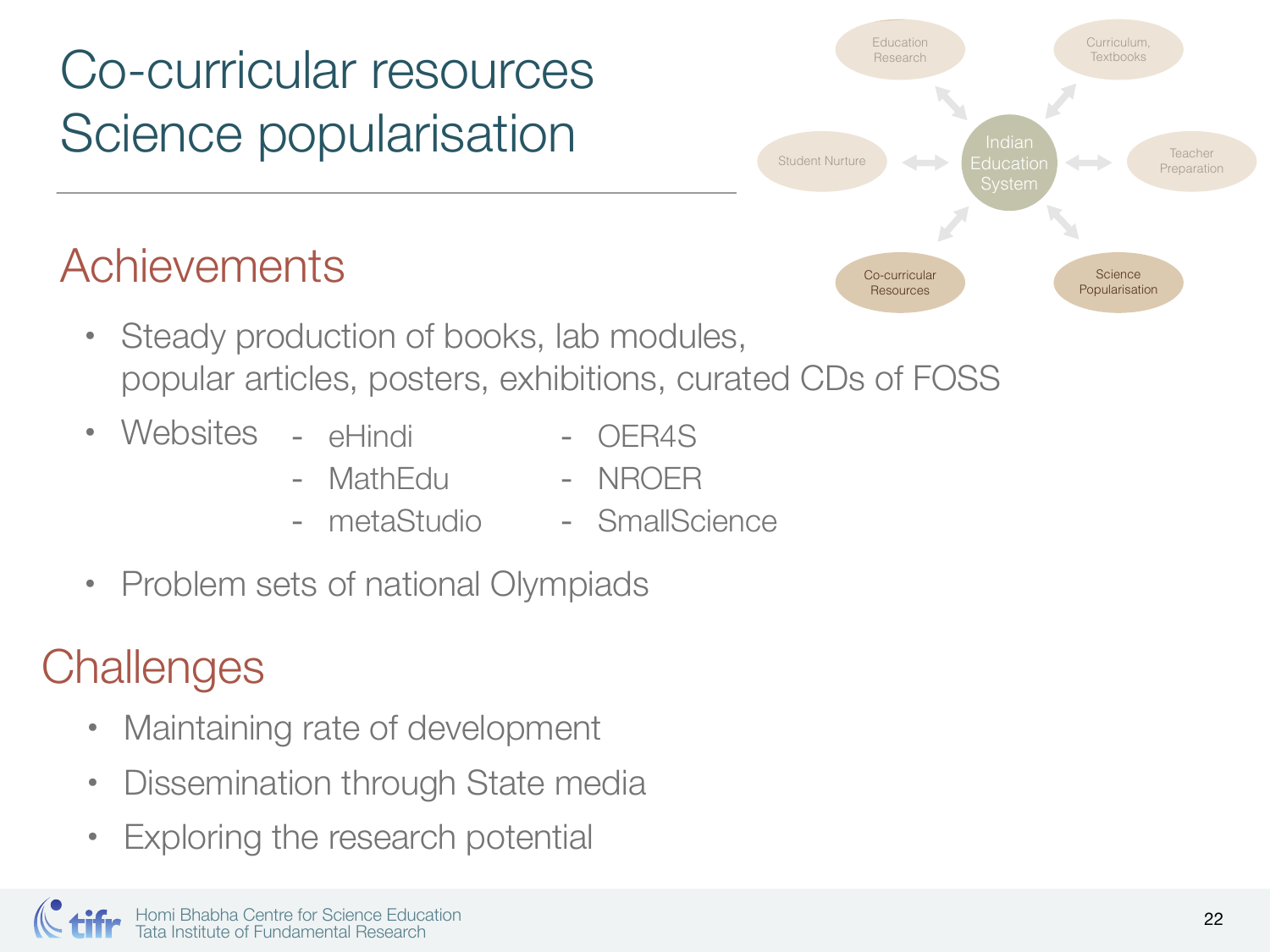# The Core Challenge

Defining an identity

- Who are we?
- How does the country view us?
- How do scientists view us? Popular perception
	- a burden of low expectations
	- assigned duties, spare-time research
- Incomprehension of the whole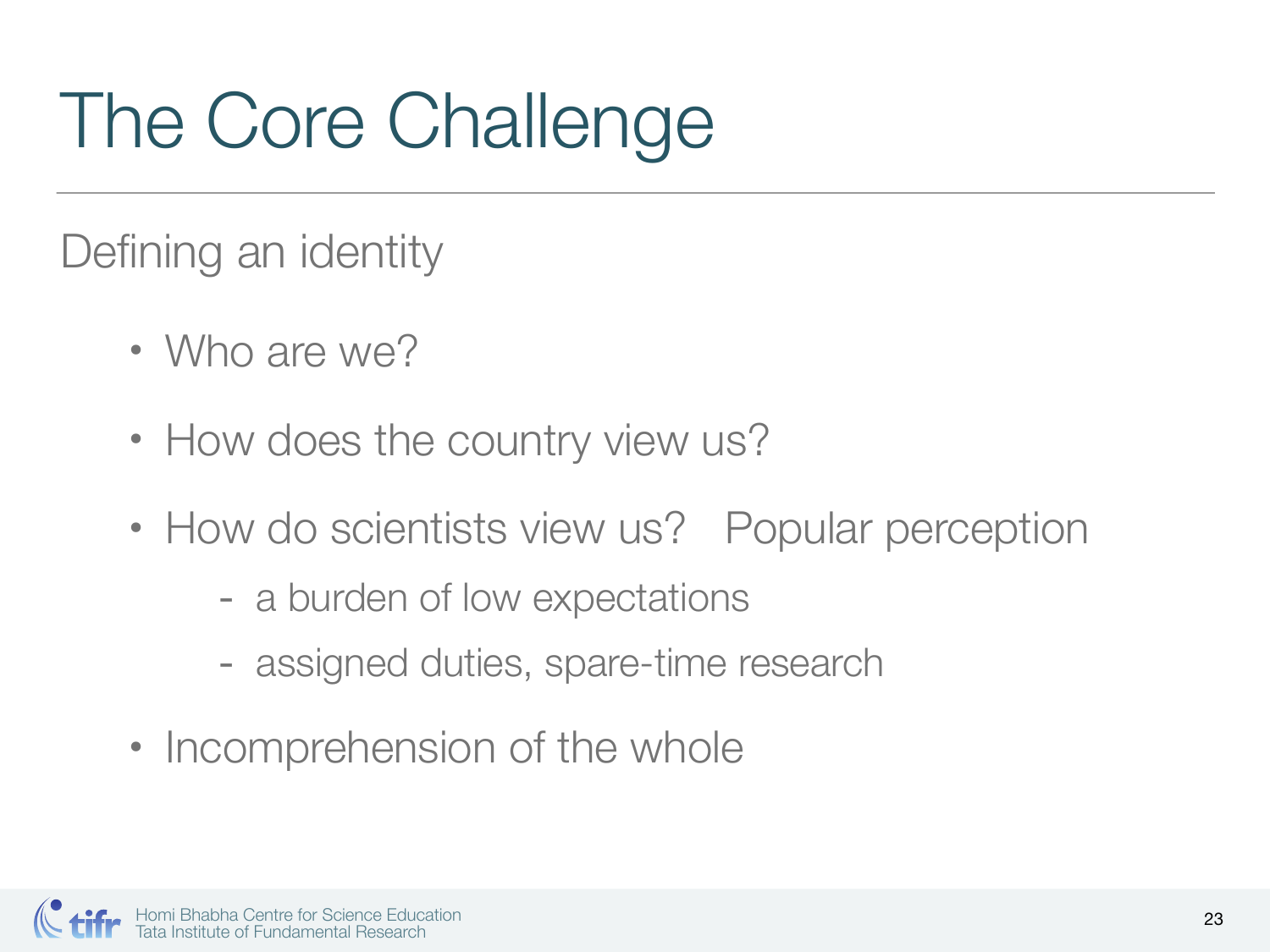## Road map

Building a professional identity

Early TIFR Model

- Identify peer groups and peer institutes world-wide
- Send young + faculty and SOs for training and sabbaticals
- Seek post-doctoral fellows
- Eligibility for faculty fellowships of DST, UGC, MHRD
- Use TIFR's visiting faculty schemes
- Systematise information on journals and conferences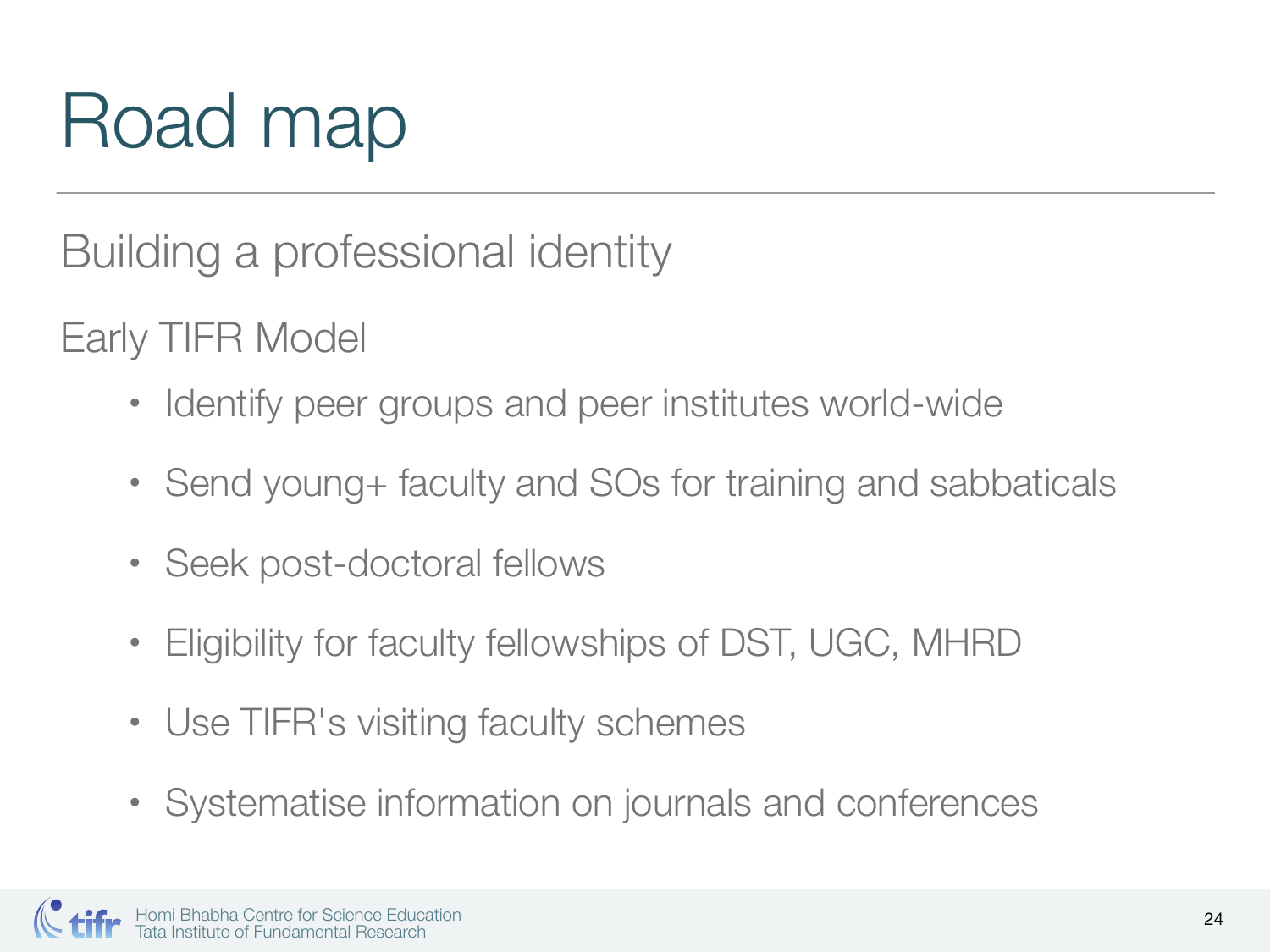### Road map (contd.)

Contact with practice - Some possibilities

- Teaching agreements with 1 school, 1 college, 1 TE Institute
	- Direct teaching, mentorship, collaboration
- Work in Indian languages
- B.Sc.Ed. / M.Sc.Ed. programs
- Long-term institutional collaborations in development of educational materials at school, college and popular levels
	- with government and/or not-for-profit organisation(s)

More centres in the country!